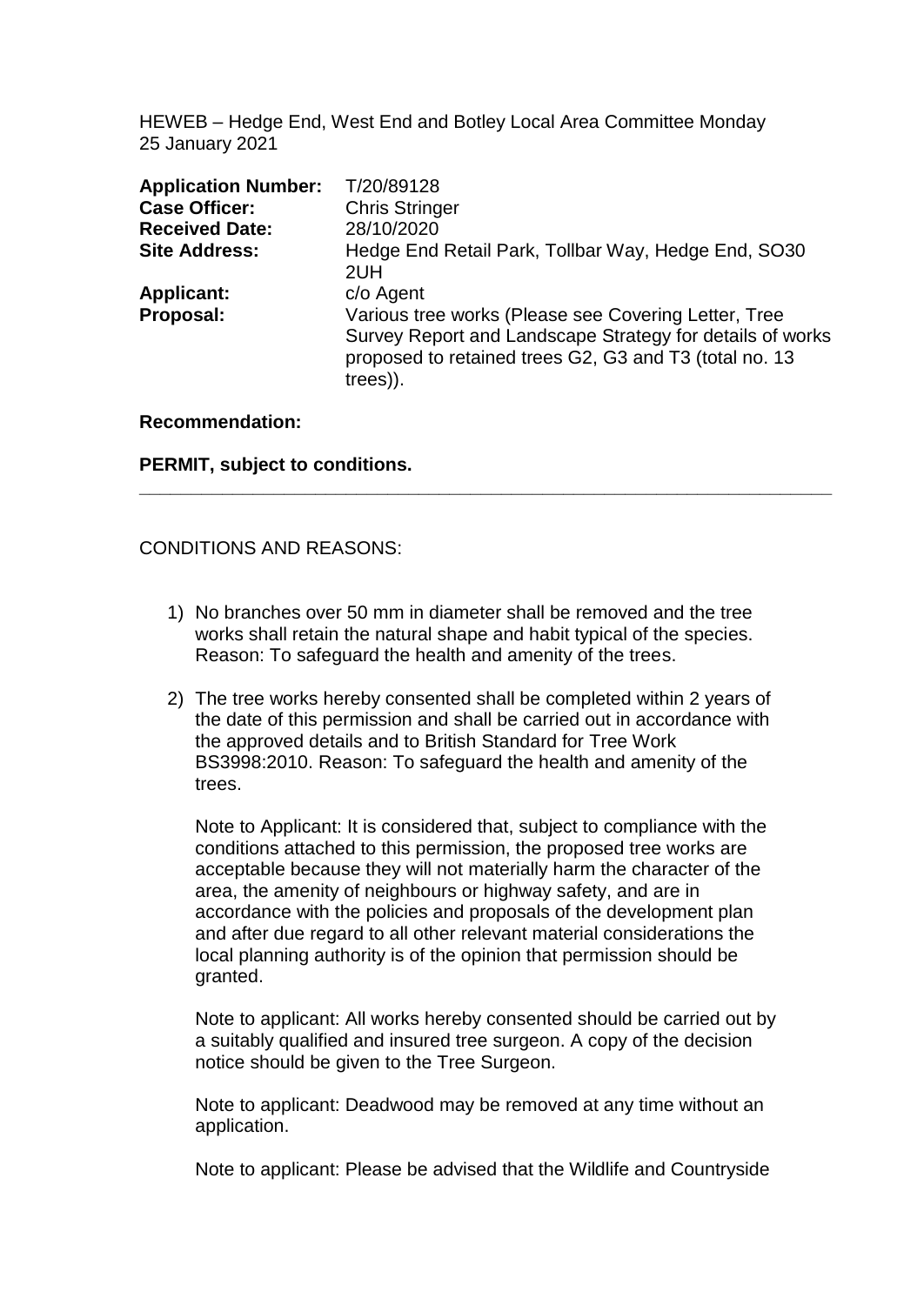Act 1981 as amended, the Countryside and Rights of Way Act 2000 and the Conservation (Natural Habitats) Regulations 1994 protect ALL wild birds, their nests (whether in use or being built) and eggs and other wild animals including bats and their roosts in or adjacent to trees.

Note to applicant: The granting of consent does not give the applicant or their agent a legal right to enter land without the owner's permission.

Note to applicant: Advice regarding overhead utilities should be sought with the relevant service provider prior to commencing works.

Note to applicant: Please follow current recommended Bio-security measures - Further advice can be found at [https://www.trees.org.uk/News-Blog/News/Biosecurity-in-Arboriculture](https://www.trees.org.uk/News-Blog/News/Biosecurity-in-Arboriculture-and-Urban-Forestry-Po)[and-Urban-Forestry-Po](https://www.trees.org.uk/News-Blog/News/Biosecurity-in-Arboriculture-and-Urban-Forestry-Po)

Note to applicant: Deadwood within trees provides a rich and important habitat; it can be a natural part of the trees life cycle. Consider retention of deadwood where it is safe to do so.

#### **Report:**

1. This application has been referred to Committee due to receipt of 73 objections and the level of public interest.

#### **Description of application**

- 2. G2, G3 and T3 oaks removal of epicormic stem growth up to 4 metres above ground level.
- 3. Epicormic growth is defined as shoots of generally small diameter arising from dormant buds, common on a tree's main stem.

#### **Trees**

- 4. The subject trees are protected under area Tree Preservation Orders 269-E and 93-E.
- 5. G2, G3 and T3 are all mature oaks forming a codominant group located to the front of the retail store. The individual trees (13 in total) appear to be structurally and physiologically as one would expect for trees of this size and age.
- 6. The codominant group is highly visible and prominent within its setting.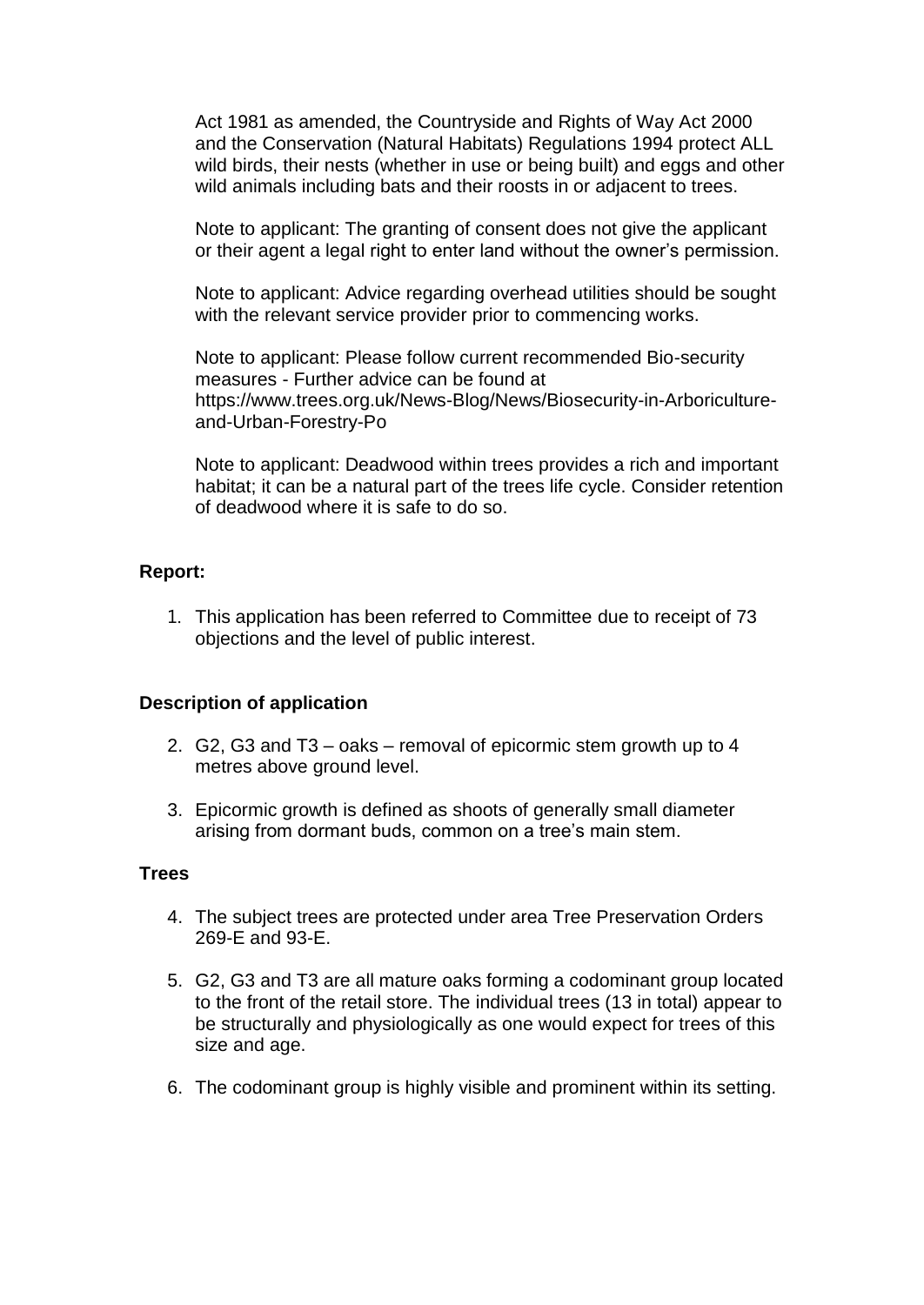## **Site Characteristics and Character of the Locality**

7. The application site is located within the car park of a retail area. The site is immediately to the south of the former Homebase store and to the west of Currys PC World. It contains 14 trees, 13 of which – the subject trees – were originally part of a larger group of trees or woodland that was retained when the retail area was developed. Apart from the subject trees, there are no other significant, mature trees within the car park area, making the subject trees a unique feature, although there are trees around the periphery of the retail area and along the local highways.

## **Relevant Planning History:**

- 8. Outline planning permission for the development of the site was originally granted in July 1995 (planning ref. Z/33503/000/00). Condition 15 of this permission required the submission of a scheme of landscaping to include indications of all existing trees and hedgerows to be retained, together with measures for their protection. Reserved Matters were approved in September 1995 (planning ref. Z/33503/002/00).
- 9. In October 2016, an application for various tree works was granted consent under reference T/16/79086 which included works to a number of the trees that are the subject of this application, primarily to reduce the canopy. One tree within this area was turned into a monolith (removal of all branches to reduce a dead or dying tree back to its main stem).
- 10.Of particular relevance is planning application F/19/87101 which was resolved to be refused by the Local Area Committee on 15<sup>th</sup> June 2020 (decision issued  $18<sup>th</sup>$  June 2020). This application proposed the removal of nine of the 14 trees within the forecourt landscape area and associated and additional landscape works.
- 11.There is also a current full planning application F/20/89127 valid on the site for a landscape proposal, which includes the removal of T4.

#### **Representations Received:**

12.77 representations were received in total, including 73 letters of objection, 3 with comments and a parish comment. No comments were received from West End Parish Council, however Hedge End Town Council provided the following response: "*Objection to the felling of T4 small oak. No Objection to the various epicormic growth subject to the usual conditions of the tree officer*."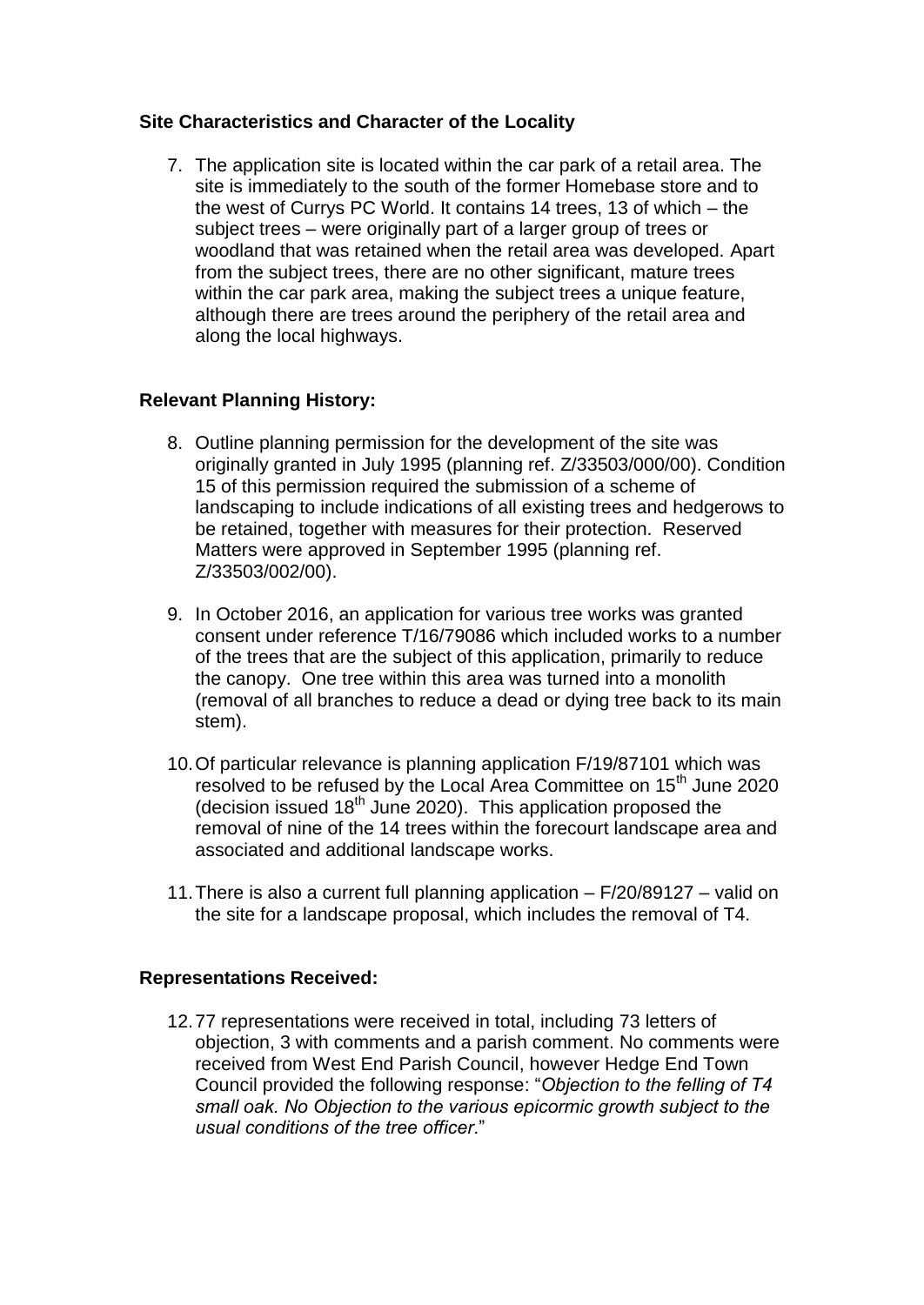- 13.The objections and comments received can be grouped into the following concerns. A response to these matters is provided under each issue:
	- **Removal of ivy and deadwood** citing ecology.
		- $\circ$  The protection of ivy is not covered under the Tree Preservation Order regulations, while deadwood removal is exempt. This is therefore not a matter for consideration as part of this application.
	- **Removal of T4** citing aesthetics, TPO protection, biodiversity and climate emergency as reasons for retention.
		- o This application relates solely to the removal of epicormic growth and does not propose the removal of T4. T4 is covered under application F/20/89127.
	- **Removal of mature trees (G2, G3 and T3)** citing aesthetics, TPO protection, biodiversity and climate emergency as reasons for retention.
		- o G2, G3 and T3 are not proposed for removal under this application.
	- **General cutting of branches/pruning** citing aesthetic and tree health reasons.
		- o The removal of epicormic growth has been address below. No significant pruning has been proposed under this application.
	- **Hedgerow removal** citing biodiversity.
		- o No hedgerows are proposed for removal under this application.
	- **Over development of the area** citing traffic increases and the lack of need for a pocket park.
		- o This concern is beyond the scope of the TPO application.

#### **Assessment of Proposal: Development Plan and / or Legislative Background:**

14.Section 38 (6) of the Planning and Compulsory Purchase Act 2004 states: "If regard is to be had to the development plan for the purpose of any determination to be made under the Planning Acts the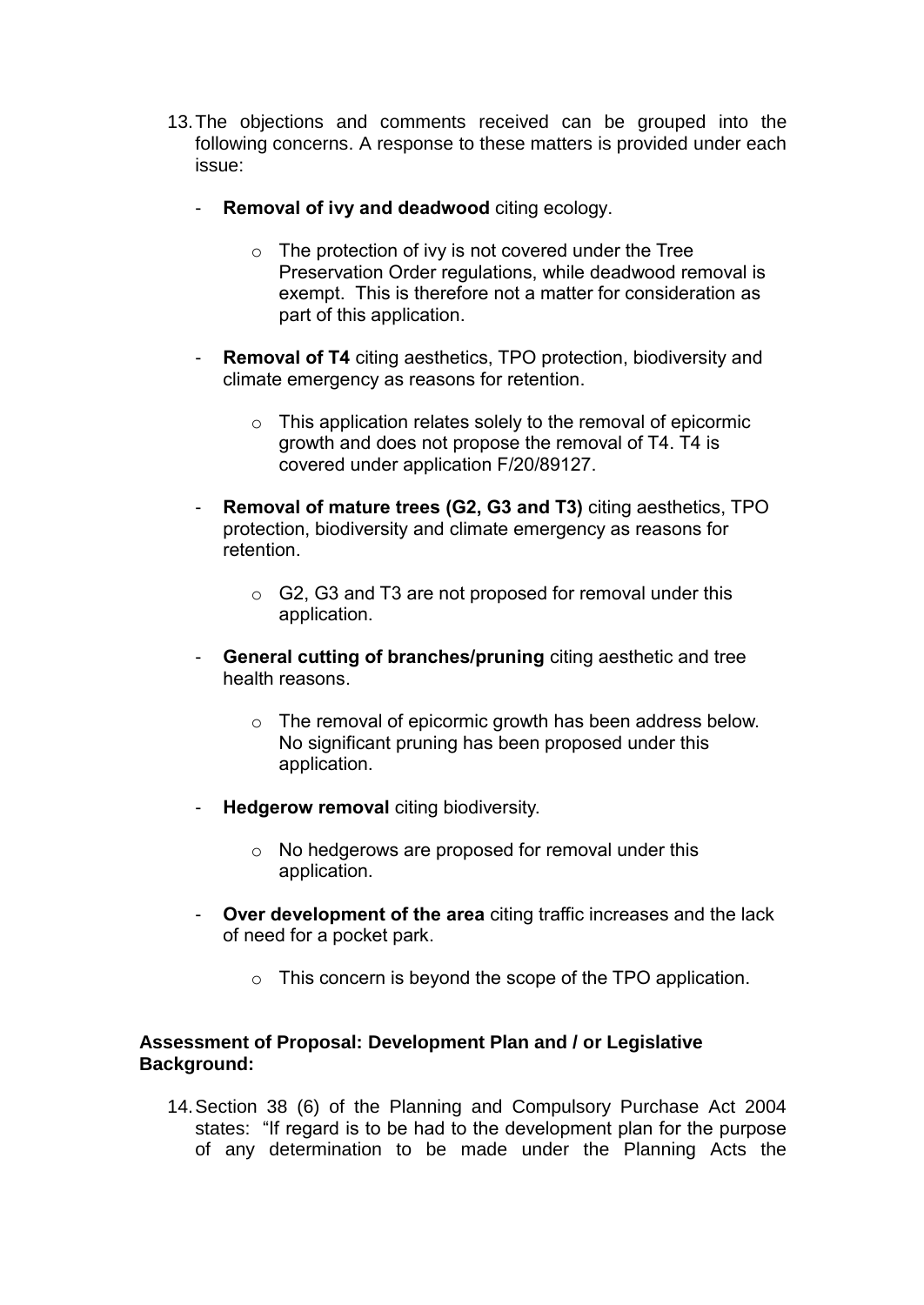determination must be made in accordance with the plan unless material considerations indicate otherwise".

### **Impact of proposed works on trees**:

15.The removal of small diameter, epicormic growth from the lower stems of these trees will have a negligible effect on their physiological condition. This is because the amount of photosynthetic material (leaf area) being removed is insignificant when compared with the overall photosynthetic area of the trees. The proposed work is considered routine and sound arboricultural management.

## **Impact of proposed works on amenity**:

16.The removal of small diameter, epicormic growth from the lower stems of these trees will have a negligible effect on the codominant group's visual amenity. This is because the amount of leaf area/branches being removed is insignificant when compared with the overall crown of the trees. Further, the lower stem represents an area of less visual amenity that the crowns.

## **Other material considerations**:

## **Equalities Implications:**

- 17.Section 149 of the Equalities Act 2010 created the public sector equality duty. Section149 states:-
	- A public authority must, in the exercise of its functions, have due regard to the need to:
		- a. eliminate discrimination, harassment, victimisation and any other conduct that is prohibited by or under this Act;
		- b. advance equality of opportunity between persons who share a relevant protected characteristic and persons who do not share it;
		- c. foster good relations between persons who share a relevant protected characteristic and persons who do not share it.
- 18.When making policy decisions, the Council must take account of the equality duty and in particular any potential impact on protected groups. It is considered that this application does not raise any equality implications.
- 19.It is considered that there are no other material considerations to warrant a decision otherwise than in accordance with the Development Plan and legislative background.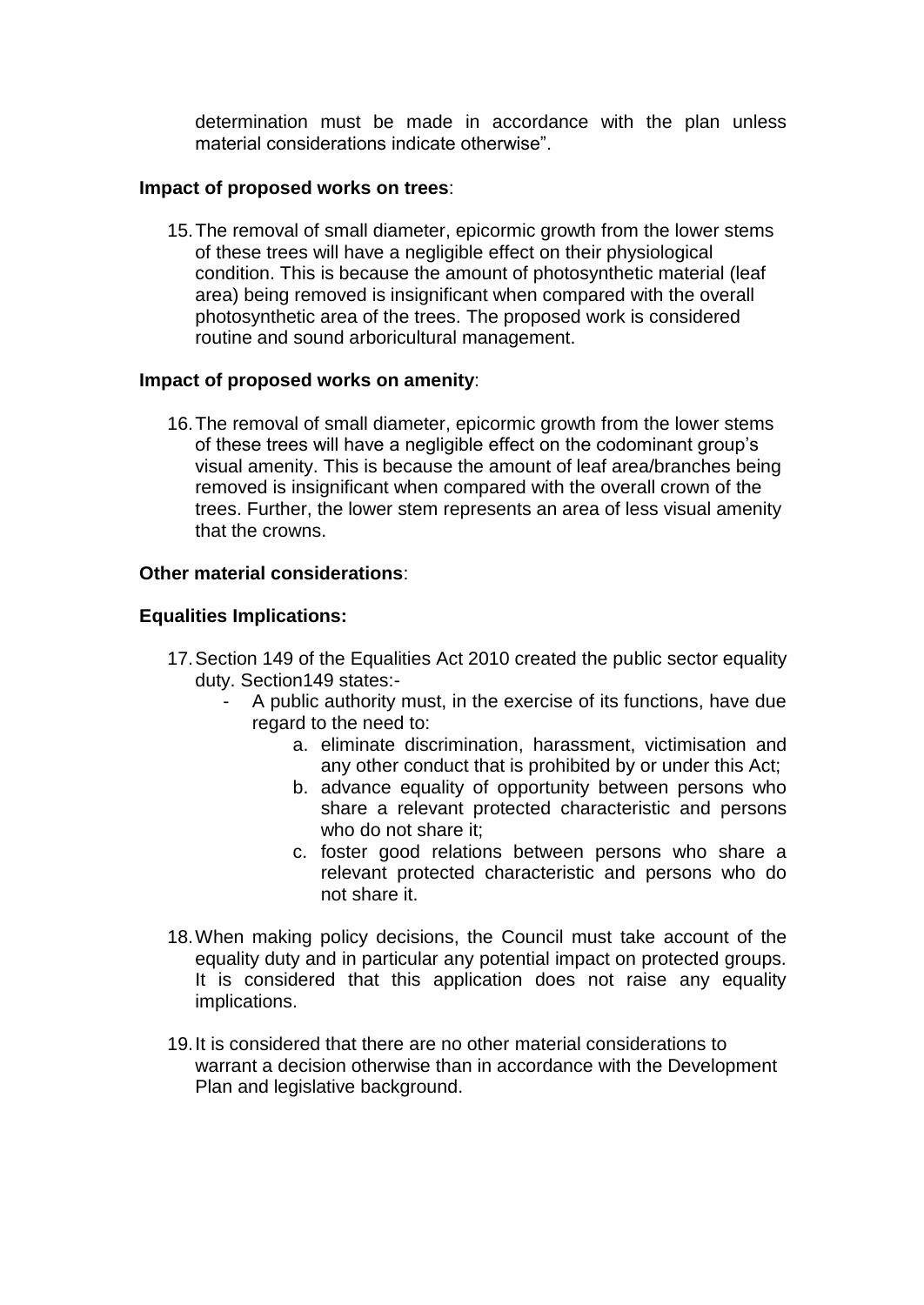# **Conclusion**

20.The proposed works to G2, G3 and T3 are considered reasonable and will not be of significant detriment to the health or amenity of the trees. The recommendation is to grant consent for these works.